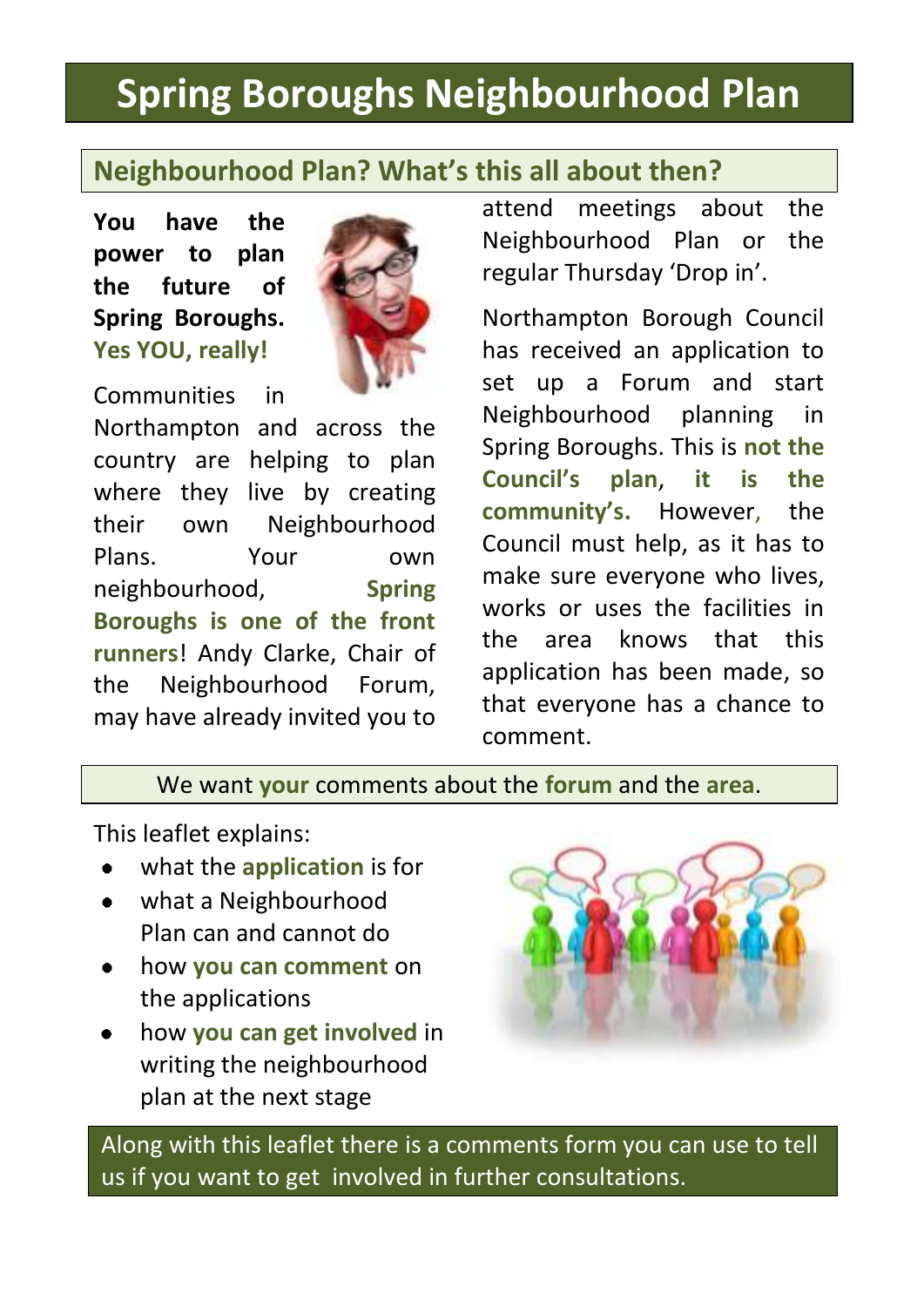# **Whose plan is it anyway?**

A Neighbourhood Plan is a new type of plan that is created by the community with the help of planners. This plan will have legal status and must be used by the Council to help make local planning choices for the area. I**t's YOUR plan!**



*A Neighbourhood Plan isn't a magic wand and it won't make things happen overnight, but when it's done well it can make a difference!*

#### **Neighbourhood Forum**

We have received an application to 'designate' a Neighbourhood Forum. This means the Forum will be legally recognised and it's **really important**! The Forum will need to include and consult with as many residents as possible.

When this application was made by "**Spring Boroughs Voice**", the Council had to tell you. The Council cannot make any changes itself; those can be made only by the

Neighbourhood Forum. If you think something is wrong, you must tell the Council so that they can use your comments on deciding if Spring Boroughs Voice meets the legal requirements. A copy of the application is included with this leaflet.

**If the Council makes Spring Boroughs Voice the forum for Spring Boroughs, no other group can produce a Neighbourhood Plan for the area.**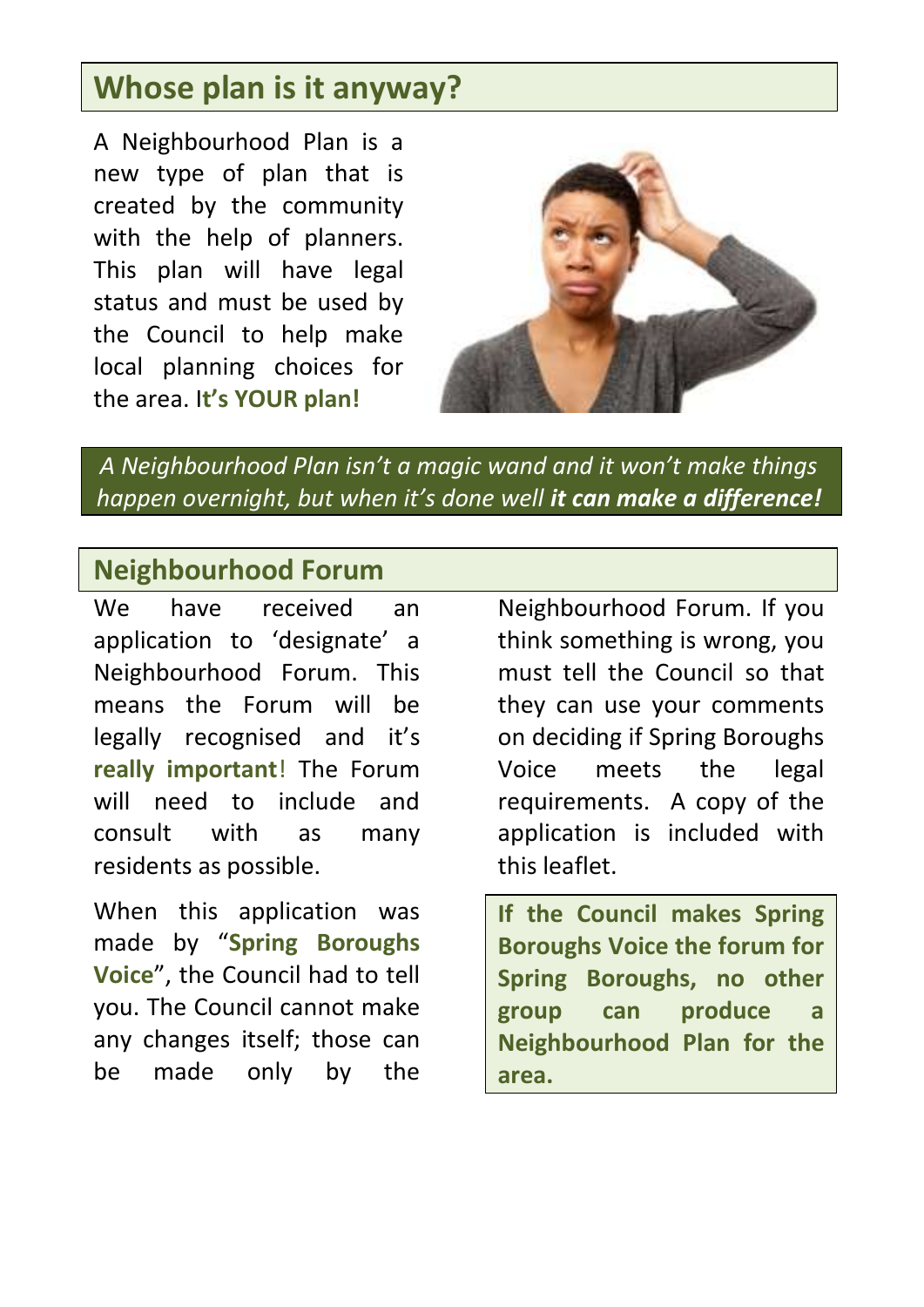## **I see, so what's in the 'Neighbourhood Area' application?**

A Neighbourhood Plan is a legal document and there is a process that the Council must go through to make sure the plan can be used. We are re-advertising the Area application. Why? Because last time we didn't hear from enough local people, so we couldn't make decision. **It's really important to tell us what you think!**

There are **three** important things in the Area application;

**1.** A map of the proposed N**eighbourhood Area**

**2. C**ontact details for **Jennie Crane**, the Community Minister at Castle Hill Church, who has made the application on the community's behalf

**3.** A statement that a proper **Neighbourhood Forum** will be set up, as the law requires (this is covered by the Forum Application)



#### **How do I tell you my views on the Area and the Forum?**

For the **Neighbourhood Forum**, you can say if you have heard of the Forum (or Drop Ins). It is important that the forum is open to hear the views of everyone who lives in, works in or uses facilities in Spring Boroughs.

For the **Neighbourhood Area**, just look at the map on the next

page and tell us if you think the red line covers your community. If someone from another town asked you to show them around Spring Boroughs, would you show them everything inside the red line? Would you leave something out? Add something in?